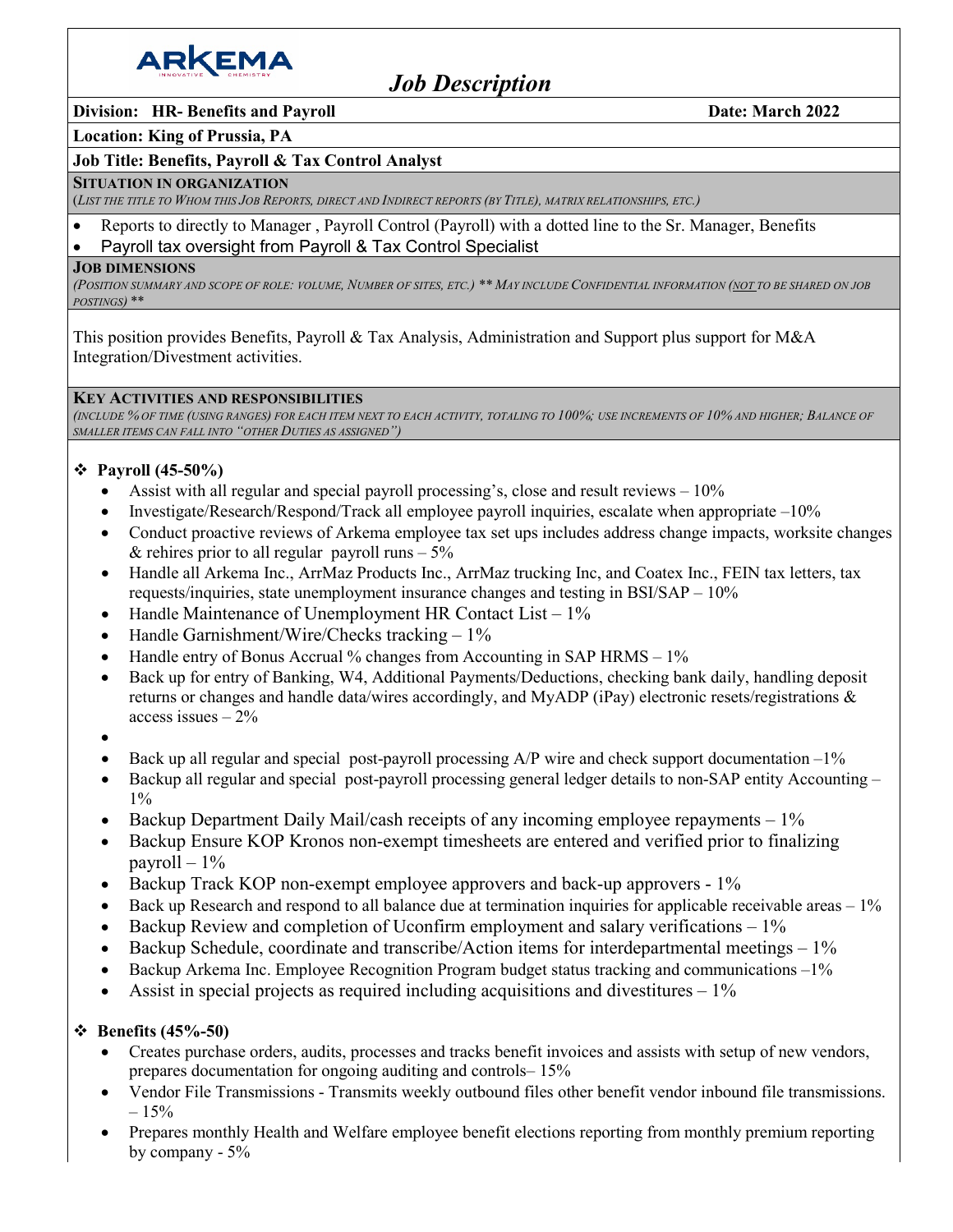- Maintains benefits claims log and audits the postings in the finance system, working with AP, Finance and Auditors (supporting additional reporting required by the Bostik and Ashland teams) – 5%
- Resolves issues vendors and administrators  $-5\%$

# **Mergers, Acquisitions, Integrations and Divestments (5% - 10%)**

- Prepares reports for external consultants
- Sets up and coordinates planning meetings
- Supports integration project teams by tracking and logging open items and updating project timelines

## C**ONTEXT AND ENVIRONMENT**

(*INCLUDE % TRAVEL, IF APPLICABLE; THREE HES REFERENCES BELOW ARE REQUIRED ON ALL DESCRIPTIONS; SITE MAY HAVE ADDITIONAL HES REFERENCES; FOR PHYSICAL DEMANDS REFER TO THE JOB DEMAND FORM FOR THIS ROLE)*

- Little to no travel
- May be required to work some additional hours during certain time sensitive business cycles and other critical deadlines.
- Supports the site HES policy and complies with all regulatory and internal requirements
- Participates in HES activities provided by site management and Arkema Inc**.** (e.g., Behavioral Base Safety, SafeStart, etc.)
- Supports and promotes the reporting of all health, safety, environmental, near-miss, accident or injury incidents

## **REQUIRED EDUCATION/QUALIFICATIONS /WORK EXPERIENCE**

(*INCLUDE DEGREE ATTAINED AND SPECIALTY OF EDUCATION, CERTIFICATIONS/LICENSES, YEARS AND TYPE OF RELEVANT EXPERIENCE, SYSTEMS PROFICIENCY, ETC.)*

- 3-4 years Payroll, Tax and Benefits background
- Multi- State Payroll Tax experience strongly preferred.
- Bachelor's degree, Business discipline preferred, or equivalent relevant experience
- Very strong Microsoft Office skills, in particular the creation of Excel spreadsheets, Word documents and PowerPoint presentations; hands on experience in database modeling preferred
- Journal entry and reconciliation experience is a plus
- SAP or similar HRMS experience is a plus

## **DEMONSTRATED COMPETENCIES** *(DESCRIBE BEHAVIORS NECESSARY FOR ROLE)*

- Strong organizational, critical thinking, analytical and prioritization skills, with the ability to self-audit work and handle competing priorities
- Strong interpersonal and communication skills, with the ability to deal with all levels of employees
- Strong customer orientation required, including focus on timely and accurately answering questions
- Strong project planning and management skills
- Maintains confidentiality of sensitive information
- Ability to work independently and interact effectively in a hands-on environment is required
- Attention to detail, timely and accurate completion of work, and process-orientation is critical
- Ability to make sense of complex, ambiguous, and oftentimes contradictory information to effectively solve problems

**HR DATA** *(TO BE COMPLETED BY COMPENSATION )*

| Fair Labor Standards Act (FLSA): Exempt □ or Non-Exempt □ |  |  |
|-----------------------------------------------------------|--|--|
|-----------------------------------------------------------|--|--|

 **Grade: Date Evaluated:** 

| Submitted By:       |  |
|---------------------|--|
| Name of Job Holder: |  |